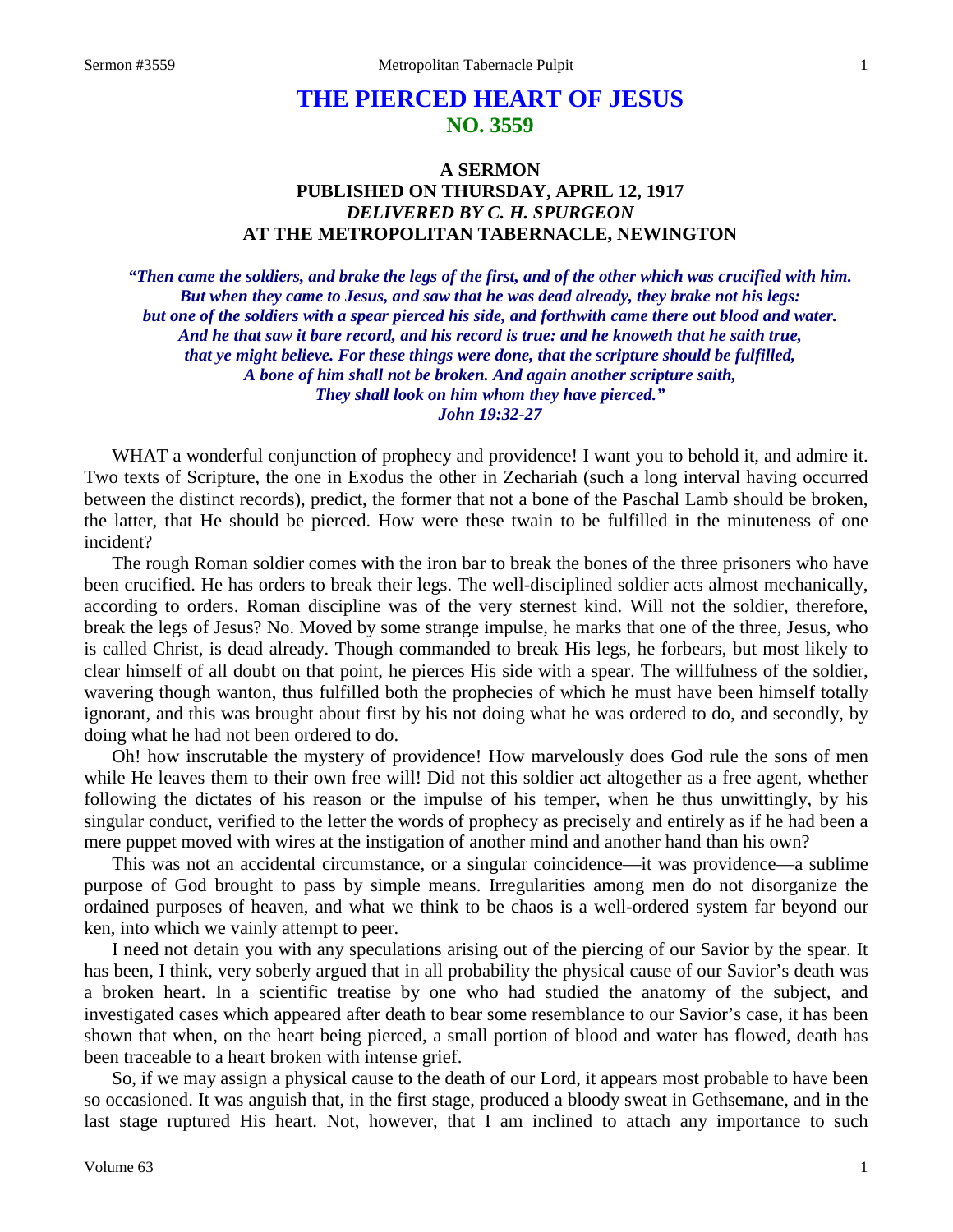arguments or speculations. For my part I do not see that there is any analogy, or that analogy need be sought between the case of the Savior and the case of any common man. The anatomist would be baffled with an analysis. The body of any ordinary person would exhibit symptoms of corruption. From this, He that hung upon the cross was exempt. When death comes, and the vital spark quits the human frame, the process of decomposition speedily begins. But our Lord saw no corruption.

Overshadowed as was His virgin mother by the Spirit at her conception, His birth was predicted as *"that holy thing* which shall be born of thee." Through the entire course of His life on earth, the Spirit rested upon Him in a special manner. And even after His soul had left His body, the Spirit preserved and kept that body so that the prophecy was fulfilled, "Neither wilt thou suffer *thine Holy One* to see corruption." Hence you search in vain for a parallel.

The disparity of any instances that might be sought for is so palpable that you really have not any data to start with, or any premises to reason upon, in the effort to judge of what happened in the anatomy of the sacred body of our blessed Lord. Instead of following speculations which rather belong to the physician than the theologian, I desire the Spirit of God to conduct us into some spiritual reflections arising out of the piercing of the heart of Jesus Christ by the soldier's spear. One observation, I think, lies upon the very surface of the narrative.

## **I.** EVEN AFTER OUR LORD'S DEATH, MEN RUDELY ASSAILED HIM.

Was it not enough that they had scourged His back? Did it not suffice that they had put a thorn crown on His head? Was it not sufficient that they had nailed His feet and His hands to the tree? And yet after they were satisfied that the life had been forfeited to the law, and the body was already dead, nothing could content human cruelty till His heart was pierced with the lance.

Say, now, was not this man who pierced Christ's heart a fair, though a foul, sample of our sinful race, his heartless act a type of our headstrong profanity? We too, after the Savior's death have pierced Him. Shall I show you how? The crime is so common that you come to condone it. His Godhead is His glory. *Deny His Deity* and you not only detract from His dignity, but you make Him unworthy of our confidence. This is to thrust the spear into His very heart. Your tone is treacherous when you say, "He is but a man. Though an admirable teacher, I can only regard Him as a finite creature."

Oh! how many people go up and down among us professing to be members of a Protestant church, and believers in the Scripture, who yet will not acknowledge the miracles of Christ to be authentic, wrought in token of His own personal authority, bearing the witness of His Father, and conveying a clear proof that He was the Son of God! The Lord have mercy upon those who in this respect pierce our dear Redeemer afresh. If any of us have been guilty of this sin, may we be converted from our dangerous error, and led to avow Him, like Thomas, "My Lord and my God."

They pierce Him too, who *attack the doctrines which He taught,* and the testimony which He delivered. The truth was in Christ's heart, it was written there. Whatever He preached with His lips He sanctified with His life. His heart was a fountain whence came all those doctrines which reveal the Father to us. Do men attack any truth revealed to us by Christ, they do in effect what the soldier did in fact, they do spiritually as this Roman legionary did literally, they thrust at His heart.

If you disparage the words that Jesus spake, or call in question the truth that He showed to His disciples and made manifest in the Word, what is there left of that mission in which He made known the will of God the Father? To proclaim this truth He came, to bear witness to this truth He died. He witnessed a good confession before Pontius Pilate. If you touch those doctrines, you touch the apple of His eye, nay, you pierce His heart again.

How do they also thrust at His heart *who persecute His people!* And has He not often been wounded thus through all the centuries that have transpired since He ascended up on high to the Father's right hand? Saul of Tarsus pierced His heart, for Jesus said, "Why persecutest thou me?" The sufferings of the men and women, hauled to prison, and beaten in the synagogue, and compelled to blaspheme, were injuries wantonly and wickedly done to Christ Himself. And what shall we say of the martyrs, their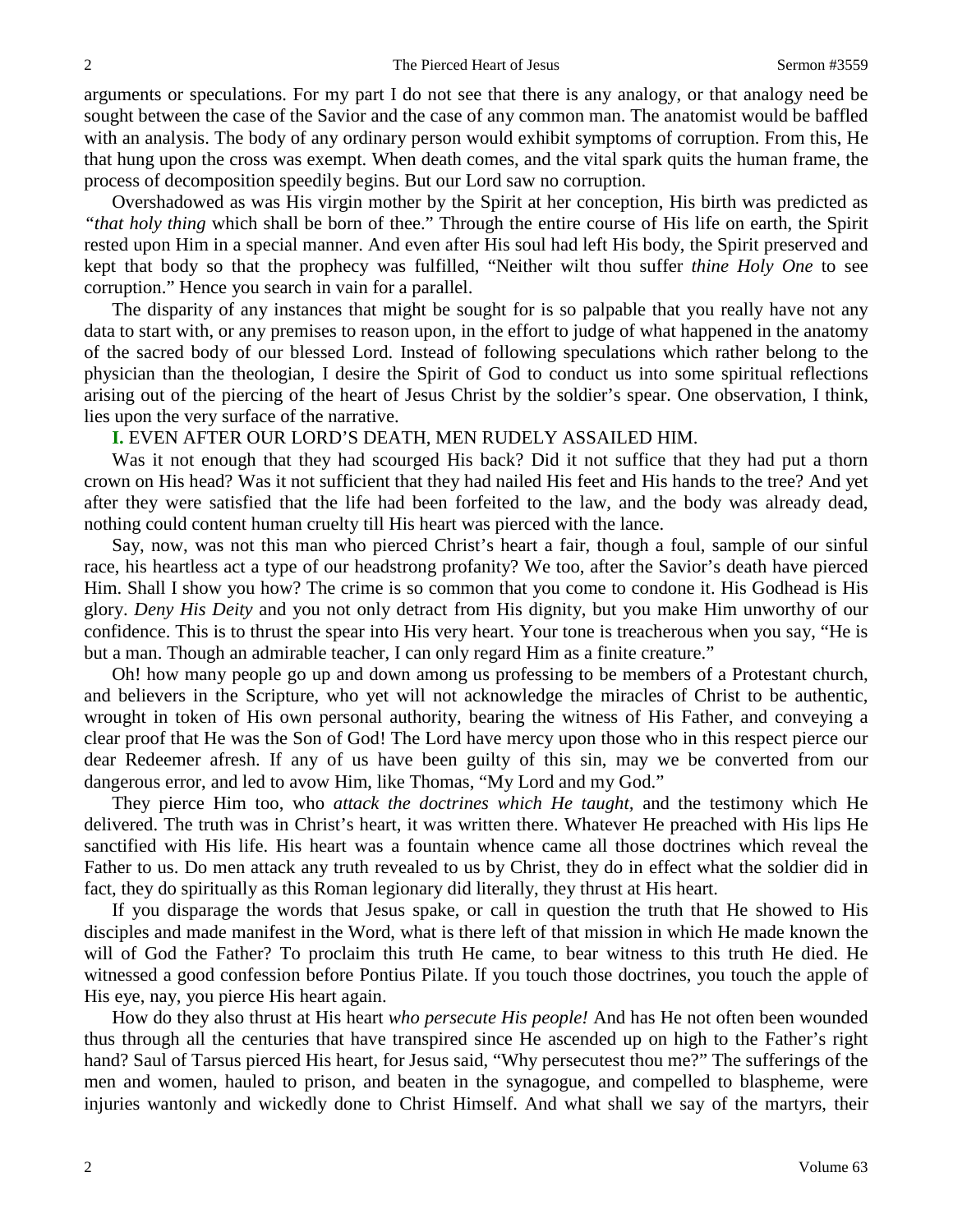groans in the prison house, their cries at the rack, their pangs at the stake, their blood so cruelly shed, have not all these touched the Savior's heart?

So, too, *every rude jeer and ribald jest,* every hard word and bitter taunt aimed at a follower of Christ, is a reproach of the dear Lord and Master for whose sake it is meekly borne, but on their part "who whet their tongue like a sword," it is aimed at the heart of Jesus, on whom they cannot otherwise wreak their vengeance now, for He cannot henceforth suffer, except in sympathy with the sufferings of His saints.

And there is yet another class of persons who, although Christ's sufferings are over, still continue to pierce Him. They *are such as pretend to be His disciples,* but they lie and practice a foul hypocrisy. Are there any such present? I tremble as I ask the question. As there were false apostles of yore, so there are foul apostates in these days. Their profession is only the prelude to their perfidy. They make solemn pledge to obey Him, but like Judas, they only wait a suited opportunity to betray Him. They will sell the Savior for silver, only let the price be high enough, their principle is low enough, their conscience will not hesitate to "crucify the Lord afresh, and put him to an open shame."

Oh! you inconsistent professors! Oh! you graceless men and women! How dare you come to the table of His fellowship? You have a name to live, and yet you are dead, you are crucifying Him, you are piercing Him, the guilt of the Roman soldier clings to you.

I fear me, too, there is another class that pierces His heart—it includes *those who refuse to believe in His willingness to forgive them*. When under conviction of sin, it may be difficult to believe that one can be pardoned, but when the grace of our Lord Jesus Christ is revealed to us, and His infinite condescension that brought Him to suffer for us, it does seem hard that any should doubt Him. Yet some there are who link their chains, sit down in despair, and say, "He is not willing to forgive." So unkind, ungenerous a thought as that He is unwilling to forgive must pierce Him to the heart and cut Him to the quick.

I know some of you do not mean this. You are startled now that you think what you are doing. I pray the Lord you may humbly trust Him. Oh! do not doubt Him, the Son of God, who suffered for His enemies, surrendering His life for even the ungodly. Will you, can you still distrust Him? Will you doubt the testimony which God has given concerning His Son? Were it not far better that you honored Him by casting yourselves at His feet? Angels that sing His praises night and day unceasingly do not honor Him more than you will do, if, all black and defiled as you are, you will come and trust Him that He can wash you and make you whiter than snow. Oh! do you this, and pierce His heart no more!

Some men pierce the heart of Christ *through their carelessness*. They trifle and even scoff because they have not known Him, or sought by any means to learn what claims He has upon their homage. They disparage those divine features of His ministry which they have never properly understood. So they pierce the heart of Christ out of ignorant prejudice. They are unacquainted with the Gospel themselves. All that they have heard or read about it has been from the tongue or pen of opponent or satirist, and then, catching their temper, they have joined in reviling it.

Alas! too, there are some who malign the Savior out of mere malice. Though they know better, yet they willfully blaspheme His name. Stop, oh! stop, and pierce Him no more, I pray you, lest He that has meekly endured so long as the Lamb of God should suddenly stir Himself up as the lion of the tribe of Judah, and make *you* feel the terror of His power, who will not feel the majesty of His love. So much for our first point. Even after Jesu's death, there are those who still pierce Him. Our second thought is such as I am charmed to give you.

**II.** THESE ATTACKS UPON THE SAVIOR ARE OVERRULED TO DISPLAY HIS GRACE THE BETTER.

His heart is pierced, it is true, but with what result, my brethren? Does there flash from it fire? Does the peal of thundering wrath roll over the sinner's head? Ah! no, it is like the sandal tree, that perfumes the axe that wounds it. Adown that spear, no sooner is it withdrawn from the wound than there gushes a fountain of blood and water. *The attacks that are made upon Jesus Christ only display His virtues*.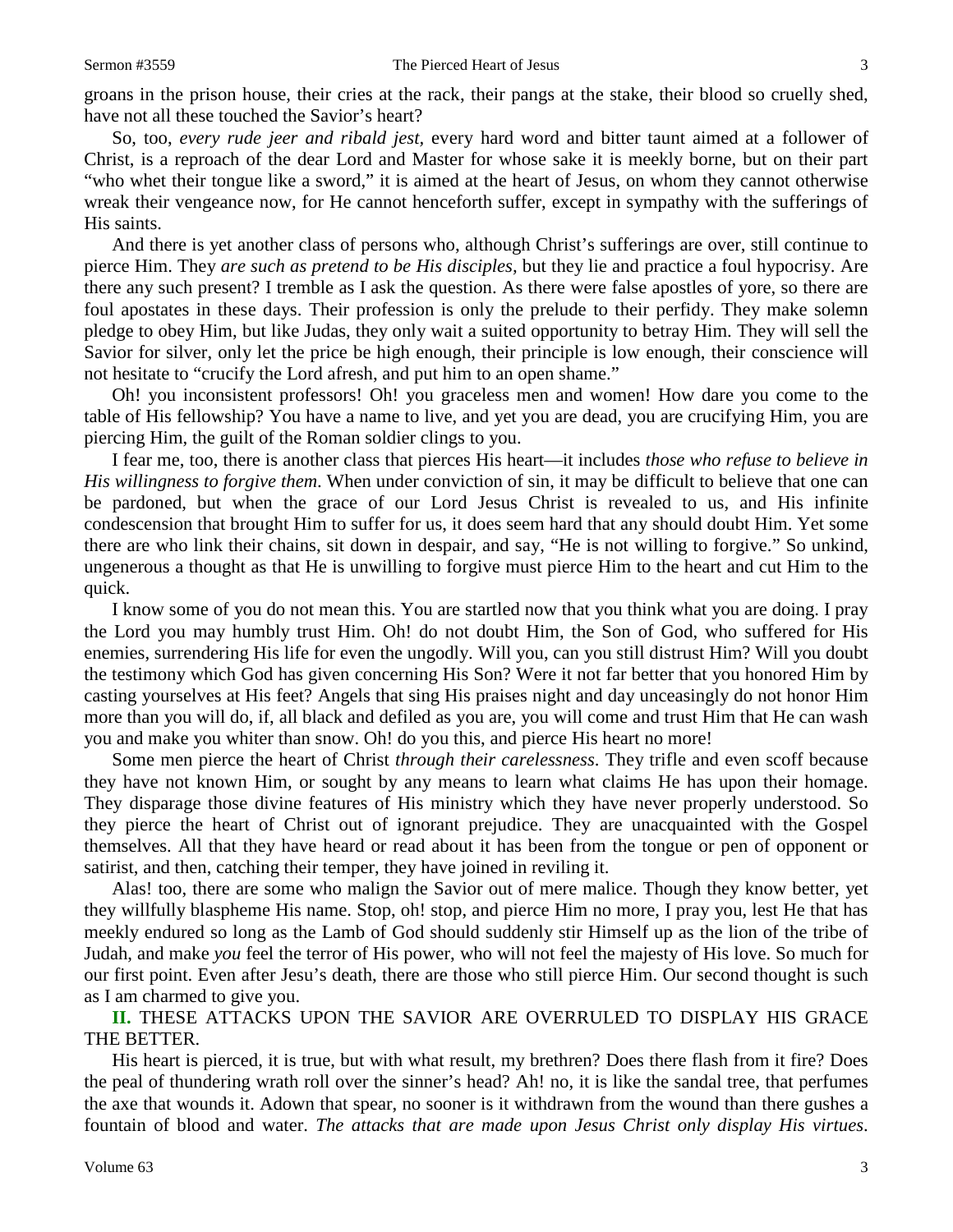Observe how this is brought about. If truth be attacked, and the Gospel be assailed, what is the immediate consequence? Why, then, the saints search deeper into it, so they come to understand the doctrine better, they learn the arguments by which it is sustained, and they love the truth with fonder, as well as stronger convictions, till they feel moved to sacrifice themselves for it.

The heart of Christ was opened by the spear, and often the heart of truth is revealed by the opposition brought to bear against it. They think to confute our doctrines, they do but confirm our faith in their verity. Where they think they shall prove us fools, they help to make us sages. They drive us to the root of the matter, and they rather establish us in the precious truth. The March wind tears not up the oak, but roots it more firmly in its native soil. So shall it ever be with attacks made upon our Lord and Master. We shall understand Him the better and discover more of the Scriptures that were fulfilled in Him.

Moreover, it often happens that when Christ is opposed by persecution, *the Gospel is proclaimed with more zeal,* and diffused with more rapidity. The saints who were, in early days, persecuted in Jerusalem, went everywhere preaching the Word. What if I say the spear of persecution does, as it were, set the atoning blood flowing more freely among the sons of men, and make the purifying water of the Savior's sacrifice to be dispersed over a wider area, and amongst a larger population?

Shall I compare the persecuted church to an oppressed nation, and remind you that, like Israel in Egypt, the more they were oppressed the more they multiplied and grew? The spear let loose the blood and water from the heart of Jesus, and the spear of persecution lets loose the Gospel, and compels Christian men who might have rested in inglorious ease to go forward and laboriously dispense the Gospel of salvation, telling the grace of God to perishing men.

So, too (but let no man turn this into evil), the very sin of men which does wound Christ becomes the means of magnifying God's grace. Though it be a vile thing to say, "Let us sin that grace may abound," yet is it a most glorious truth that where sin abounds, grace does much more abound. Thus the cleansing power of the blood becomes more renowned by reason of the sin that made this wondrous sacrifice necessary. Perhaps we had never known the Savior so well if we had not seen sin so clearly in the lives of the pardoned ones, who afterwards were washed, and cleansed, and sanctified by His purifying energy. The very opposition that comes forth is overruled for His triumph. The stronger His foes the louder the shout of victory when He returns from the strife.

And when the church is assailed (which is one way of piercing Christ) she gets some *immediate benefit from the grievous trial,* for persecution acts like a great winnowing fan that drives the chaff away from the floor on which the pure grain is housed, it is to the church like a refiner's fire. The mere dross is separated. The faithless, who are among the faithful found, soon apostatize, while the sterling gold and silver—the genuine lovers of Christ—are purged and purified by the ordeal through which they are constrained to pass.

Oh! blessed Savior, they do pierce You, and pierce You they may, but You are honored, for their bitter reviling elicits Your sweet virtue. They may thrust their spears into Your very heart, but by giving forth Your own energy of love and mercy, and greeting them with salvation, You do conquer those who thought to conquer You! Put these two things together, brethren, man continuing still to wound the Savior, and the more redundant display of the Savior's grace as the consequence. Then find a total if you can.

Another thought, which diverges a little from the last, may help us to pursue our meditation. Since the soldier sent His spear into the Savior's heart—

#### **III.** THE WAY TO THAT HEART IS OPEN.

It was always open, in fact, for He always loved the sons of men, but now you can see it open. It was no little wound that was made by the lance, for into it, we read, Thomas put his hand. What a gaping fissure must that have been into which the apostle might put his palm! "Reach hither your hand, and thrust it into my side." He lives still, as none of us could live, with a passage to the heart always open. In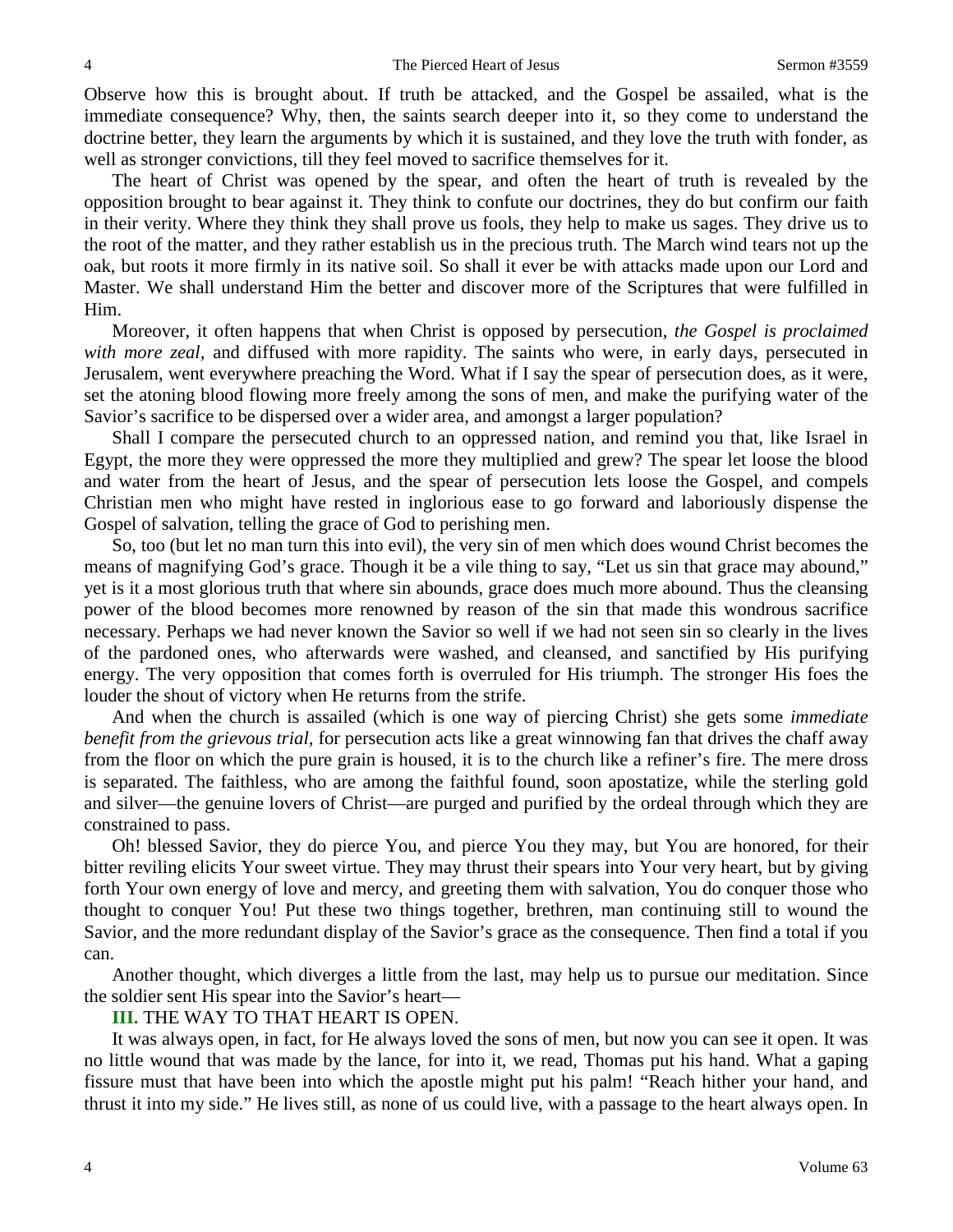His very flesh He testifies to us today that His heart is ready to receive any message that His children may choose to send, and equally ready to respond with the love that has its fountain there.

Behold the open heart of Jesus! it is open that all the grace that is within it may freely flow to undeserving sinners. Think not, sinner, that you have need to open Jesus' side. The blood has flown freely. Say now, will you come and wash in it? You have not to beg for cleansing, as though it were a boon hardly to be obtained by importunity, it flows, still it flows. He is willing—as willing as He is able, and as able as He is willing, to cleanse you from your guilt. Whatever there may be in the heart of Christ, it all flows out. The precious liquid is kept within, but set abroach for every needy, thirsty soul.

His heart is open. *It is open for the doubter* to put his hand into it now. Where are you, Thomas? Do you ask some hard thing and say, "Except I see this and that, I will not believe"? Oh! trembler, weighed down by your sins and your weakness, do you not see Him this day in glory, with His heart still open towards you? Put your hand into the wound and say, "My Lord and my God." Accept your Savior without hesitation or delay. Come and find rest in Him. His side is open for your hand to reach His heart. It is open—that side is open—for those who pierced Him to look in to see what they have done and lament it.

But see how tender is His heart and go to Him without fear. You pierced Him, look at Him and mourn because you did so. You sinners, though you did put your Lord to death, His heart is open to you. He invites you to come and receive His mercy that He has treasured up for you. Oh! come, come you! He will receive you now. His heart is open to sympathize with the griefs and woes, the prayers and pleadings, the desires and longings of all His people.

You know we have to get to some men's hearts through their ears, and through their eyes. In not a few of our callous race, these passages are choked up. You show them sorrow, and they see it without emotion. You cannot reach their heart. If you tell them a pitiful tale of deep distress, they hear it with indifference, for somehow the story loses its way in the mazes of the ear, it does not reach the heart.

Far otherwise is it with your Lord. His heart is so accessible that you need not fear He will not hear you, or that He will not heed your faintest cry. You will feel that you can come close, straight, quick to Him, by a near passage, you reach His very soul at once. Say not, then, that no one sympathizes with you. Jesus does. He cannot fail to pity, solace, or to cheer. His pierced heart sympathizes far more quickly than the tenderest heart that ever lived before or after. His love passes the love of women, tender as that is. There is no love like that of Him with the open heart—the love of Jesus with the opened heart—with the open side.

I cannot express to you what I see in this bare fact, this blessed truth. I wish I could. But it would be better still if you could see the same. Oh! I can come to Him now and put my prayers into His side—can come and put my desires into His side. Oh! Jesus, "all my desire is before You, and my groans are not hid from You. I have but five senses, You have a new one—You have a new way to Your heart, such as we poor mortals have not. My brethren may be inattentive, but You never. You are He of the wounded heart—forever sympathetic—forever full of gentleness." I might linger on this thought, but I prefer leaving it to your meditation, lest I should darken it with words, so let us finish with a last reflection.

**IV.** A WOUND IN CHRIST'S SIDE REVEALS THE HEART OF JESUS IN ITS PRECIOUSNESS.

That spear did, as it were, break the alabaster box and let out the sweet perfume. What, then, was there in the Savior's heart? Men carry in their hearts that which is dearest. The true man is what he is at the heart's core. What was our blessed Redeemer's life-thought—the constraining motive of His lifework? Upon what did He most of all concentrate the desires and affections of His heart? See you not that when pierced there flowed forth blood and water? Those two things, then, must have been the nearest to the purpose of His heart.

Hence I discern that in my Lord's heart, there was, first, *a strong determination to purge sinners from their guilt by His blood*. The atoning sacrifice is not merely the hand blood of the Savior's work, nor is it merely the foot blood of the Savior's journeying through the vale of tears, it was His heart's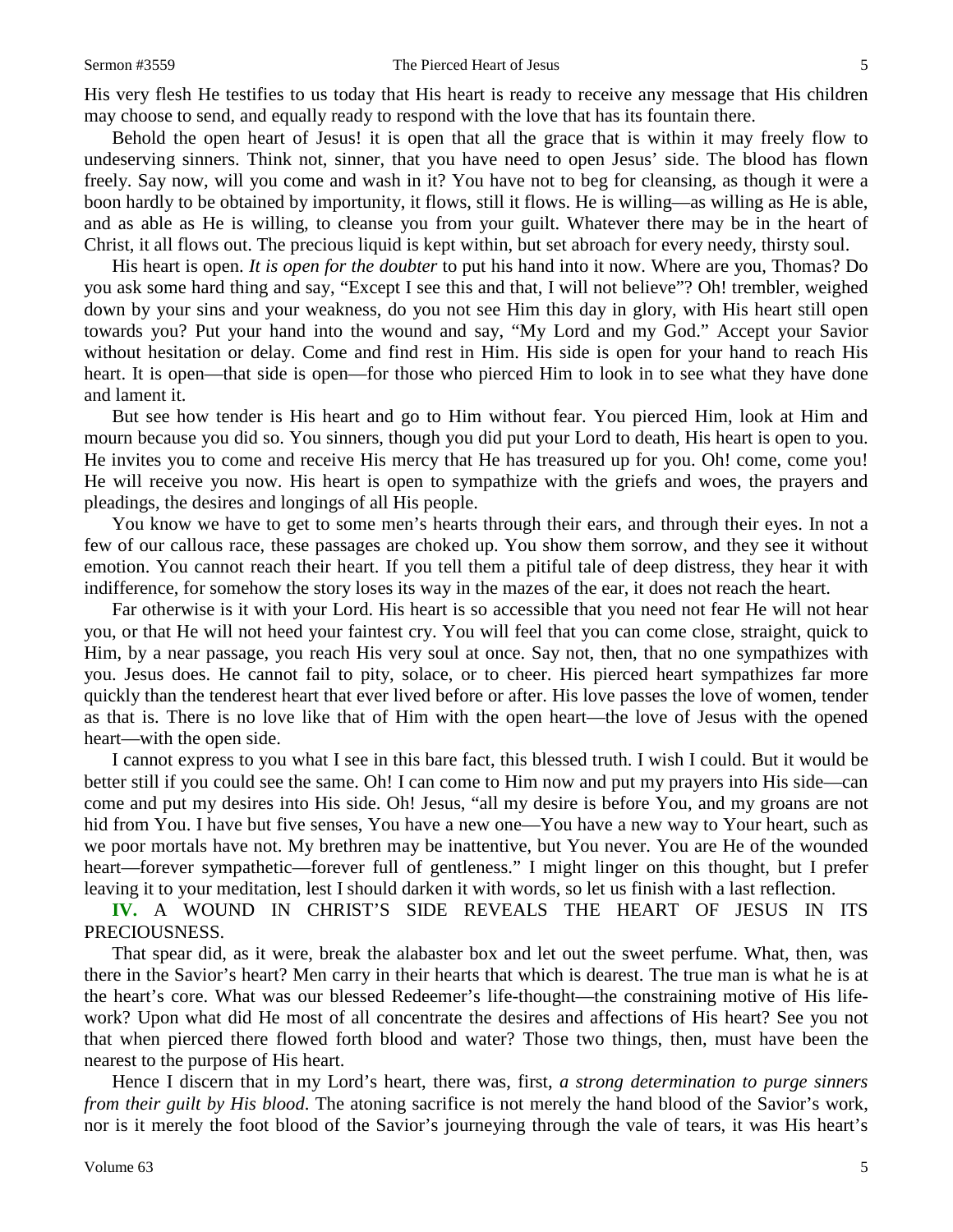blood, indicative of heart-work—it was the blood of redemption shed for us. He loved that work. He was straitened till He could accomplish it. And let me tell you it is Christ's joy to wash you from your sin. Start not back because your conscience is troubled. He has opened a fountain for your uncleanness—in the very midst of the house of David has He opened it. He delights to take away your guilt.

## *"Dear, dying Lamb, 'Thy precious blood Shall never lose its power,' Till all the ransomed Church of God Is saved to sin no more."*

It has not lost its power. Then for me let it plead, to me let it be precious. Let me feel its potent virtue. By it may I have boldness. Like the apostle, may I say, "Who shall lay anything to the charge of God's elect? It is God that justifieth; who is he that condemneth? It is Christ that died." Oh! to have the blood applied to the conscience. Rest not till you hear it speak peace through your whole nature, till you see the curse removed, and are assured that there is, therefore, now no condemnation for you because you are in Christ Jesus. It is Christ's heart work to redeem His people by His blood. Oh! that He may now see of the travail of His soul in your redemption!

Moreover, beloved, in Christ's heart there was the water as well as the blood. He would have His people sanctified as well as pardoned, He would deliver them from the power as well as from the guilt of sin. I believe this is very near Christ's heart. That He may present His church without spot, or wrinkle, or any such thing is His design as well as His desire. His Spirit is working to this end. That He might not suffer so much as a single stain to rest upon the nature of His people is alike the pleasure and the purpose of Christ. He has put their guilt away by the sacrifice of Himself. This is done. Yet He continues to demand their self-sacrifice, that He may put away their evil propensities, the fruit of their first father's fall.

My soul, glorify the pierced heart of Christ. Give Him to see in yourself the effect of the water that flowed from His heart. "Be ye holy," says He, "as I am holy." "Be ye perfect," He says again, "even as your Father which is in heaven is perfect." Deny the flesh with its affections and lusts. Separate yourselves from sinners. Avoid partaking of other men's sins. Like Him, be you "holy, harmless, undefiled, and separate from sinners." This can only be effected by the Spirit's vital application of the Savior's atoning death. Stay you at the cross foot, live under the influence of His passion, pray that you may rise out of this world's fading, failing vanity into newness of life, through His pierced heart.

In fine, let us stand in penitence before the Crucified One, and mourn that we pierced Him, but let us stand in His propitiation, rejoicing that His piercing has procured our pardon. So let us go on our way, resolved, by His help, that we will glorify Him "in all manner of holy conversation and godliness." For, "He that saw it bares record, and his record is true, and he knoweth that he saith true, that ye might believe." May you believe, may you all believe the record true! Believing, you shall have life through His name. Amen.

## **EXPOSITION BY C. H. SPURGEON**

## *MATTHEW 27:50-66*

## **Verse 50.** *Jesus, when he had cried again with a loud voice, yielded up the ghost.*

Christ's strength was not exhausted, His last word was uttered with a loud voice, like the shout of a conquering warrior. And what a word it was, "It is finished"! Thousands of sermons have been preached upon that little sentence, but who can tell all the meaning that lies compacted within it? It is a kind of infinite expression for breadth, and depth, and length, and height altogether unmeasurable. Christ's life being finished, perfected, completed, He yielded up the ghost, willingly dying, laying down His life as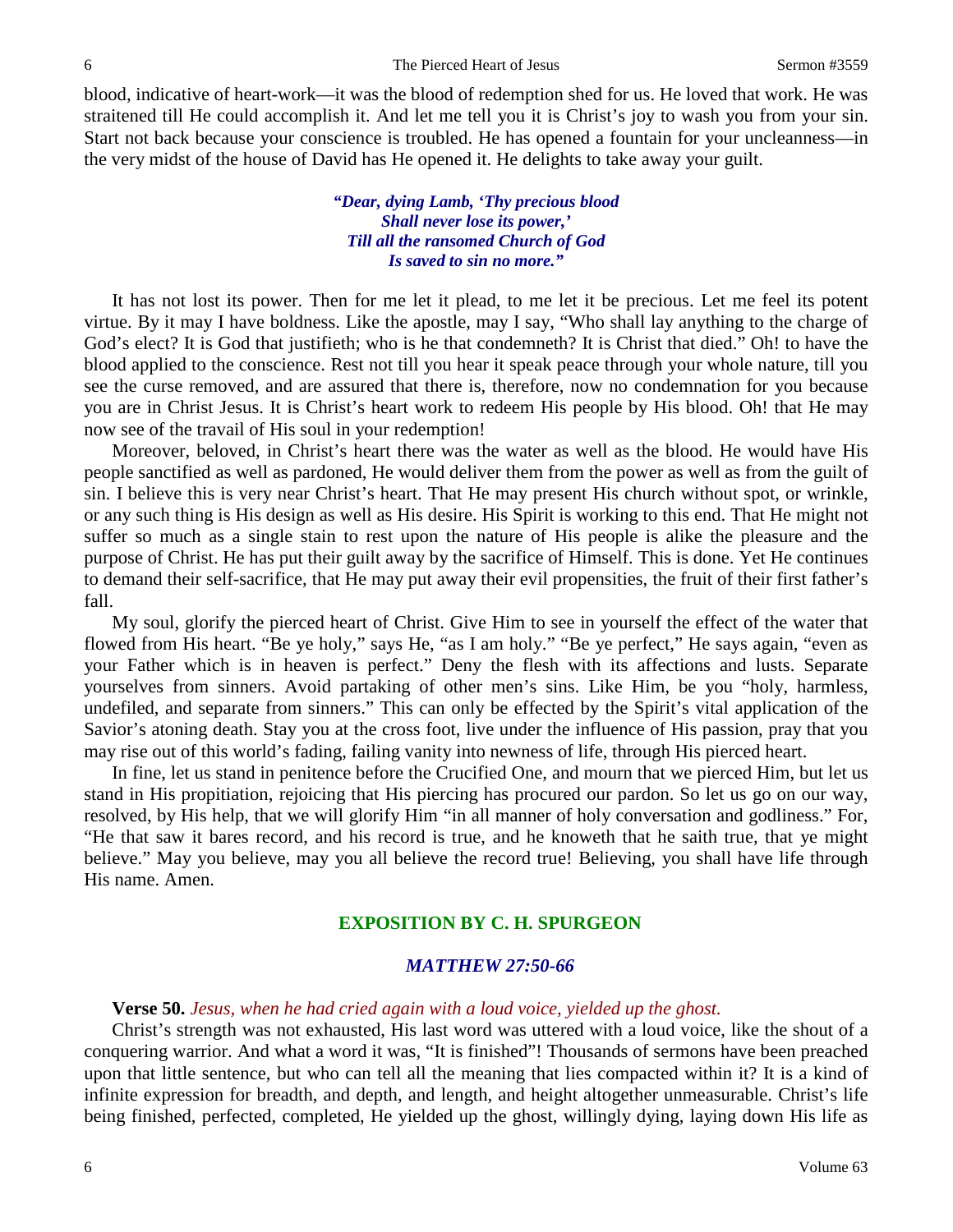He said He would. "I lay down my life for the sheep…I lay it down of myself. I have power to lay it down, and I have power to take it again."

**51-53.** *And, behold, the veil of the temple was rent in twain from the top to the bottom; and the earth did quake, and the rocks rent; and the graves were opened; and many of the bodies of the saints which slept arose, and came out of the graves after his resurrection, and went into the holy city, and appeared unto many.* 

Christ's death was the end of Judaism, "The veil of the temple was rent in twain from the top to the bottom." As if shocked at the sacrilegious murder of her Lord, the temple rent her garments, like one stricken with horror at some stupendous crime. The body of Christ being rent, the veil of the temple was torn in twain from the top to the bottom. Now was there an entrance made into the holiest of all, by the blood of Jesus, and a way of access to God was opened for every sinner who trusted in Christ's atoning sacrifice.

See what marvels accompanied and followed the death of Christ, "The earth did quake, and the rocks rent; and the graves were opened." Thus did the material world pay homage to Him whom man had rejected, while nature's convulsions foretold what will happen when Christ's voice once more shakes not the earth only, but also heaven.

These first miracles wrought in connection with the death of Christ were typical of spiritual wonders that will be continued till He comes again—rocky hearts are rent, graves of sin are opened, those who have been dead in trespasses and sins, and buried in sepulchers of lust and evil, are quickened, and come out from among the dead, and go into the holy city, the New Jerusalem.

**54.** *Now when the centurion, and they that were with him, watching Jesus, saw the earthquake, and those things that were done, they feared greatly, saying, Truly this was the Son of God.*

These Roman soldiers had never witnessed such scenes in connection with an execution before, and they could only come to one conclusion about the illustrious prisoner whom they had put to death, "Truly this was the Son of God." It was strange that those men should confess what the chief priests and scribes and elders denied, yet since their day it has often happened that the most abandoned and profane have acknowledged Jesus as the Son of God, while their religious rulers, have denied His divinity.

**55-56.** *And many women were there beholding afar off, which followed Jesus from Galilee, ministering unto him: among which was Mary Magdalene, and Mary the mother of James and Joses, and the mother of Zebedee's children.*

We have no record of any unkindness to our Lord from any woman, though we have many narratives of the loving ministry of women at various periods in His life. It was meet, therefore, that even at Calvary, "many women were there beholding afar off." The ribald crowd and the rough soldiers would not permit these timid yet brave souls, to come near, but we learn from John 19:25 that some of them edged their way through the throng till they "stood by the cross of Jesus." Love will dare anything.

**57-58.** *When the even was come, there came a rich man of Arimathaea, named Joseph, who also himself was Jesus' disciple: he went to Pilate, and begged for the body of Jesus. Then Pilate commanded the body to be delivered.* 

This rich man of Arimathaea, named Joseph, a member of the Jewish Sanhedrim, was Jesus' disciple, "but secretly for fear of the Jews" (John 19:38), yet when his Lord was actually dead, extraordinary courage nerved his spirit, and boldly he went to Pilate and begged for the body of Jesus. Joseph and Nicodemus are types of many more who have been emboldened by the cross of Christ to do what, without that mighty magnet, they would never have attempted. When night comes, the stars appear, so in the night of Christ's death these two bright stars shone forth with blessed radiance. Some flowers bloom only at night, such a blossom was the courage of Joseph and Nicodemus.

**59-60.** *And when Joseph had taken the body, he wrapped it in a clean linen cloth, and laid it in his own new tomb, which he had hewn out in the rock: and he rolled a great stone to the door of the sepulchre, and departed.*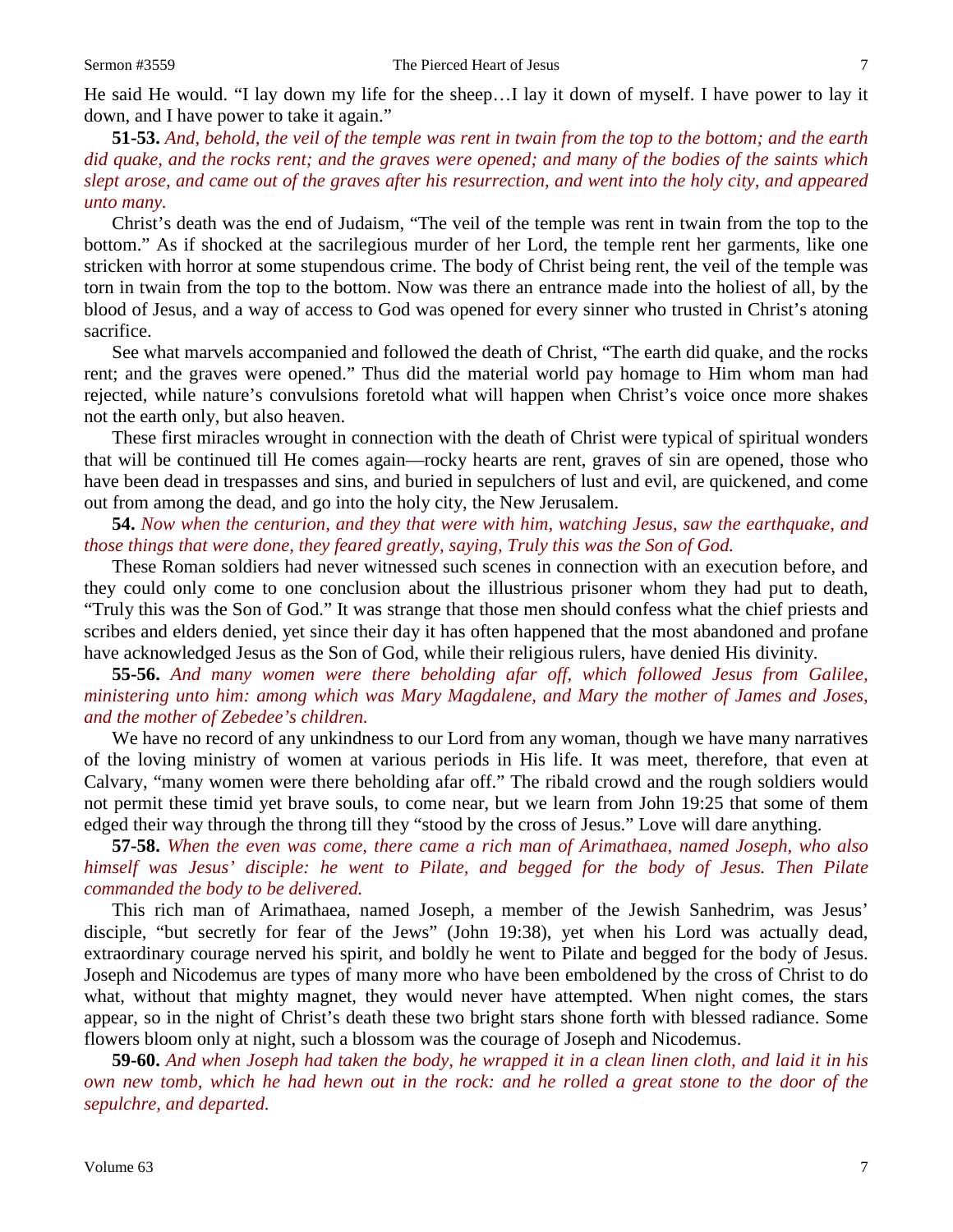Our King, even in the grave, must have the best of the best, His body was "wrapped in a clean linen cloth," and laid in Joseph's own new tomb, thus completing the fulfillment of Isaiah 53:9. Some see in this linen shroud an allusion to the garments in which priests were to be clothed. Joseph's was a virgin sepulcher, wherein up to that time no one had been buried, so that, when Jesus rose, none could say that another came forth from the tomb instead of Him.

That rock-hewn cell in the garden sanctified every part of God's acre where saints lie buried. Instead of longing to live till Christ comes, as some do, we might rather pray to have fellowship with Jesus in His death and burial.

#### **61.** *And there was Mary Magdalene, and the other Mary, sitting over against the sepulchre.*

Love and faith were both typified by these two Marys sitting over against the sepulcher. They will be the last to leave their Lord's resting place, and the first to return to it when the Sabbath is past.

Can we cling to Christ when His cause seems to be dead and buried? When truth is fallen in the streets, or is even buried in the sepulcher of skepticism or superstition, can we still believe in it, and look forward to its resurrection? That is what some of us are doing at the present time. O Lord, keep us faithful!

**62-64.** *Now the next day, that followed the day of preparation, the chief priests and Pharisees came together unto Pilate, saying, Sir, we remember that that deceiver said, while he was yet alive, After three days I will rise again. Command therefore that the sepulcher be made sure until the third day, lest his disciples come by night, and steal him away, and say unto the people, He is risen from the dead: so the last error shall be worse than the first.* 

These punctilious priests and Pharisees, who were so scrupulous about keeping the Sabbath, did not mind profaning the day of rest by holding a consultation with the Roman governor. They knew that Christ was dead and buried, but they still stood in dread of His power. They called Him a "deceiver," and they even pretended to "remember" what "he said, while he was yet alive." At His trial, their false witnesses gave another meaning to His words, but they knew all the while that He was speaking of His resurrection, not of the Temple on Mount Zion.

Now they are afraid that, even in the sepulcher, He will bring to nought all their plans for His destruction. They must have known that the disciples of Jesus would not steal Him away, and say to the people, "He is risen from the dead," so they probably feared that he really would come forth from the tomb. Whatever conscience they had made great cowards of them, so they begged Pilate to do what he could to prevent the rising of their victim.

## **65-66.** *Pilate said unto them, Ye have a watch: go your way, make it as sure as ye can. So they went, and made the sepulchre sure, sealing the stone, and setting a watch.*

The chief priests and Pharisees wanted Pilate to make the sepulcher sure, but he left them to secure it. There seems to have been a grim sort of irony about the governor's reply, "Ye have a watch: go your way, make it as sure as ye can." Whether he meant it as a taunt, or as a command to secure the sepulcher, they became unconsciously witnesses that Christ's resurrection was a supernatural act. The tomb in the rock could not be entered except by rolling away the stone, and they guarded that by sealing the stone, and setting a watch.

According to the absurd teaching of the Rabbis, rubbing ears of corn was a kind of threshing, and therefore, was unlawful on the Sabbath, yet here were these men doing what, by similar reasoning, might be called furnace and foundry work, and calling out a guard of Roman legionaries to assist them in breaking the Sabbath. Unintentionally, they did honor to the sleeping King when they obtained the representatives of the Roman emperor to watch His resting place till the third morning, when He came forth Victor over sin, and death, and the grave. Thus once more was the wrath of man made to praise the King of glory, and the remainder of that wrath was restrained.